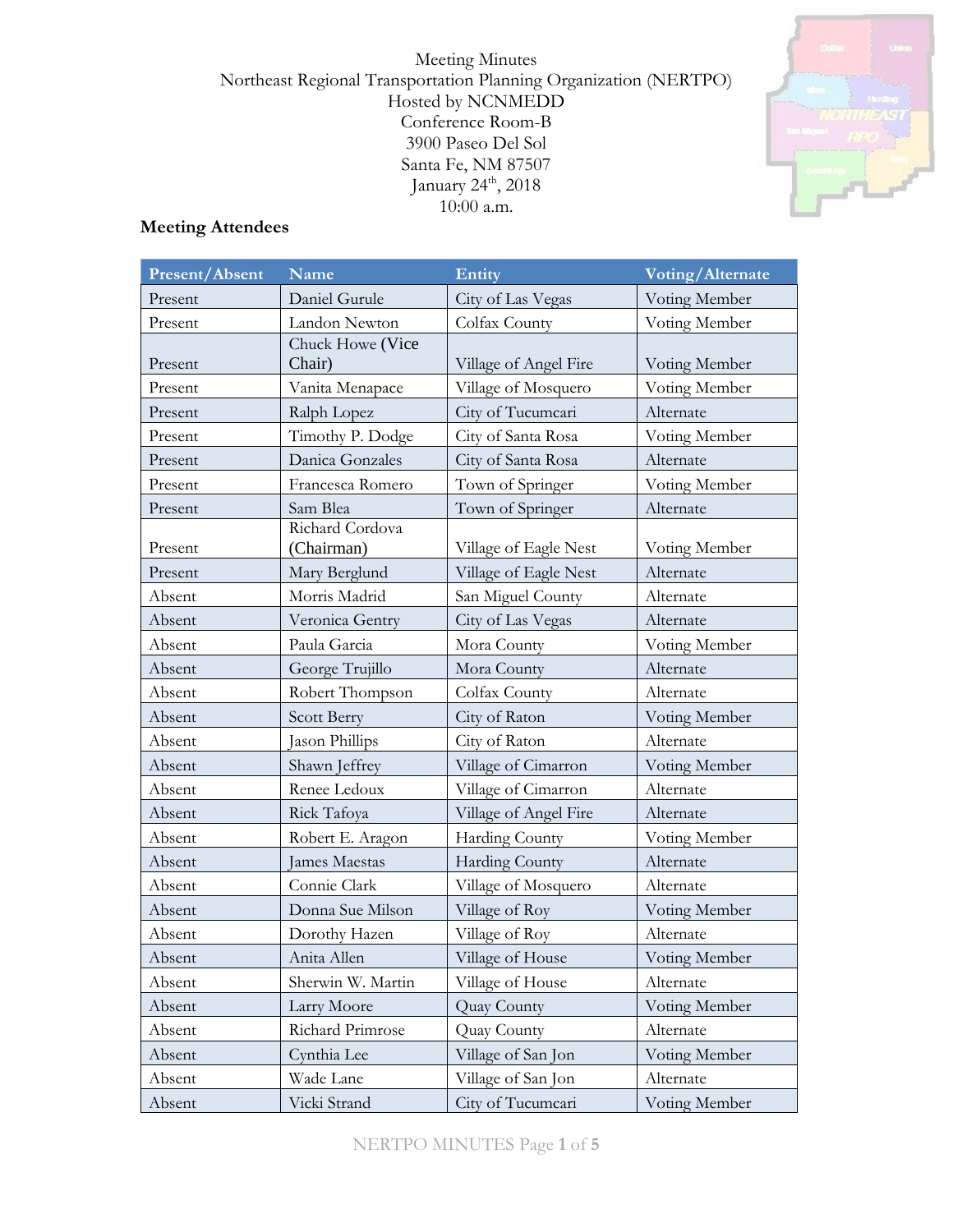|        |                   |                        |               | United          |
|--------|-------------------|------------------------|---------------|-----------------|
| Absent | Ferron Lucero     | Town of Clayton        | Voting Member |                 |
| Absent | Tony Naranjo      | Town of Clayton        | Alternate     | <b>Thinking</b> |
| Absent | Walter Hall       | Union County           | Voting Member |                 |
| Absent | Angie Gonzales    | <b>Union County</b>    | Alternate     |                 |
| Absent | Lee Dixon         | Village of Des Moines  | Voting Member |                 |
| Absent | Scott Warner      | Village of Des Moines  | Alternate     |                 |
| Absent | None              | Village of Pecos       | Voting Member |                 |
| Absent | None              | Village of Pecos       | Alternate     |                 |
| Absent | Diane Brown       | Village of Folsom      | Voting Member |                 |
| Absent | Mike Schoonover   | Village of Folsom      | Alternate     |                 |
| Absent | Mignon Saddoris   | Village of Grenville   | Voting Member |                 |
| Absent | Lynn Wiseman      | Village of Grenville   | Alternate     |                 |
| Absent | Larry Wallin      | Village of Logan       | Voting Member |                 |
| Absent | Russell Feerer    | Village of Logan       | Alternate     |                 |
| Absent | Monica Abeyta     | Guadalupe County       | Voting Member |                 |
| Absent | Ken Flores        | Guadalupe County       | Alternate     |                 |
| Absent | Don Flynn         | Village of Maxwell     | Voting Member |                 |
| Absent | Joanna Taylor     | Village of Maxwell     | Alternate     |                 |
| Absent | Laudente Quintana | Village of Wagon Mound | Voting Member |                 |
| Absent | Nora Sanchez      | Village of Wagon Mound | Alternate     |                 |
|        | None              | San Miguel County      | Voting Member |                 |

# **New Mexico Department of Transportation (NMDOT) and Planners**

| David Trujillo -    | District IV Engineer                                             |
|---------------------|------------------------------------------------------------------|
| Heather Sandoval -  | District IV Assistant Engineer                                   |
| John Herrera -      | Local Government Road Fund (LGRF) Coordinator for District IV    |
| Paul Sittig $-$     | Technical and Freight Planning Supervisor                        |
| Wade Patterson -    | Active Transportation Program Supervisor                         |
| Dennis T. Salazar - | NERTPO Planner/Program Manager for the North Central NM Economic |
|                     | Development District (NCNMEDD)                                   |
| Vincent M. Soule -  | NERTPO Planner/Program Manager for the Eastern Plains Council of |
|                     | Governments (EPCOG)                                              |
|                     |                                                                  |

## **Guests**

| Jennifer Baca -   | Harding County        |
|-------------------|-----------------------|
| Jerry Garcia -    | Golden Spread         |
| Eva Lawrence -    | Golden Spread         |
| Pat M. Cordova    |                       |
| Arnold Lopez -    | San Miguel County     |
| Stephanie Leger - | San Miguel County     |
| Carmela Manzari - | <b>NMFA</b>           |
| Fabian Mascarenas | Village of Angel Fire |
| Sandy Garcia -    | Village of Angel Fire |
|                   |                       |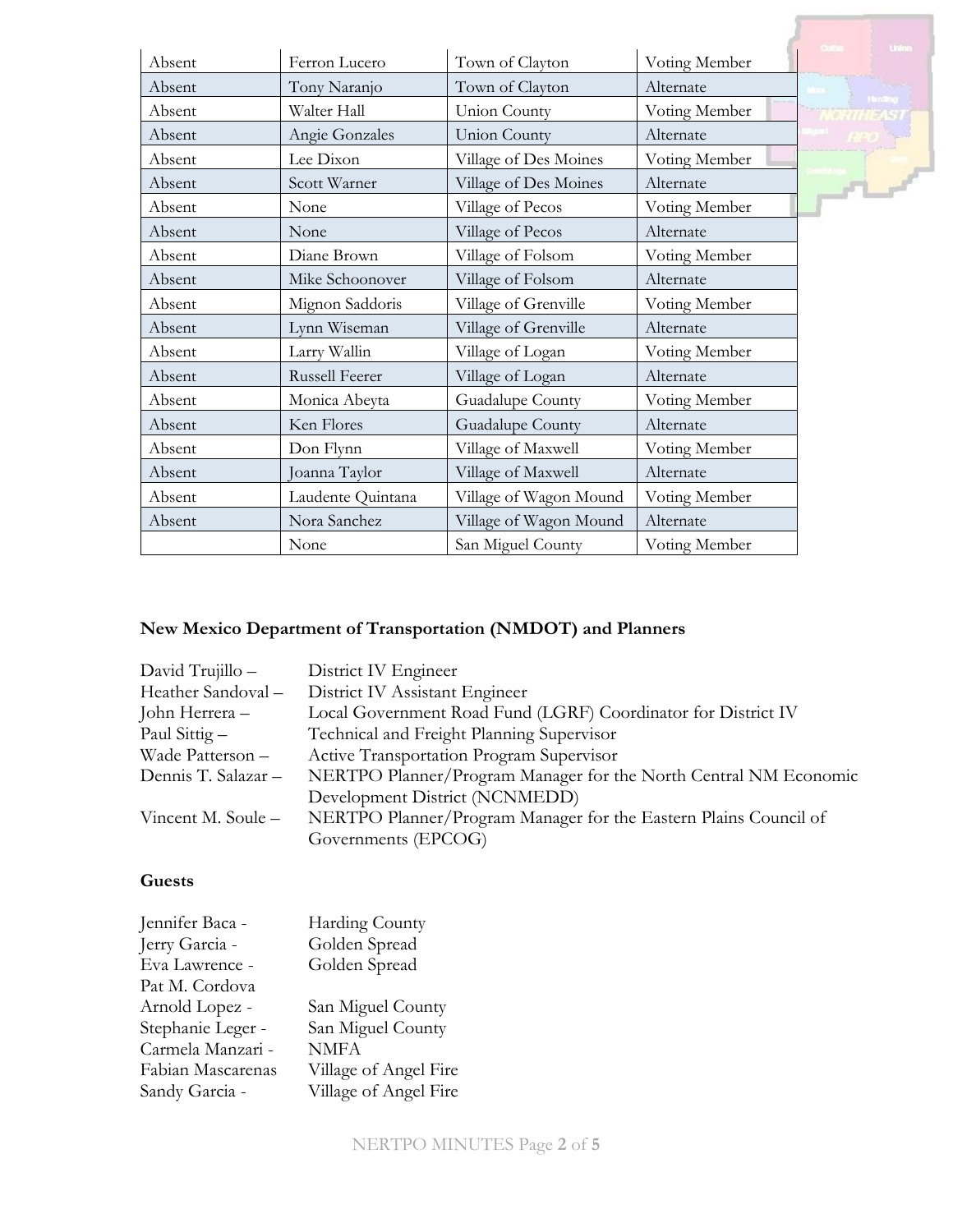| Marcelino Roybal - | City of Las Vegas |
|--------------------|-------------------|
| M. Baca -          | Village of Roy    |
| Evan Williams -    | <b>NWCOG</b>      |



## **I. Call to Order**

The Meeting was called to order at 10:10 AM by Chairman Richard Cordova.

## **II. Pledge of Allegiance/New Mexico State Flag**

The Pledge of Allegiance and the salute to the New Mexico State Flag was led by Vice-Chairman Chuck Howe.

#### **III. Welcome**

Chairman Cordova welcomed everyone to the North Central New Mexico Economic Development District in Santa Fe. Individual introductions were conducted by all in attendance.

## **IV. Approval of Agenda**

Motion to approve agenda: Tim Dodge – City of Santa Rosa Second: Landon Newton – Colfax County No opposition was voiced. Motion carried.

#### **V. Approval of Minutes** (November 8th, 2017- City of Tucumcari, NM)

Motion to approve the minutes presented: Chuck Howe – Village of Angel Fire Second: Tim Dodge – City of Santa Rosa No opposition was voiced. Motion carried.

## **VI. NMDOT District Four Update/ NMDOT Staff** (Mr. David Trujillo-District Four Engineer and Staff)

Mr. David Trujillo gave thorough updates of the operations in NMDOT District IV, which included update on the heavy ice on the Las Vegas Highway that resulted in two deaths, NMDOT still waiting for the snowstorms to come and how it has been an unusually dry winter, Construction of the Logan Bridge, Raton Pass Interchange and other updates throughout District IV. Once complete Mr. Trujillo opened the floor for questions/comments by those in attendance.

Ms. Heather Sandoval gave brief updates on projects she has been involved with, Ms. Sandoval opened the floor for questions/comments.

Mr. John Herrera gave brief updates as well, including Map Solicitation update and opened the floor for any questions/comments.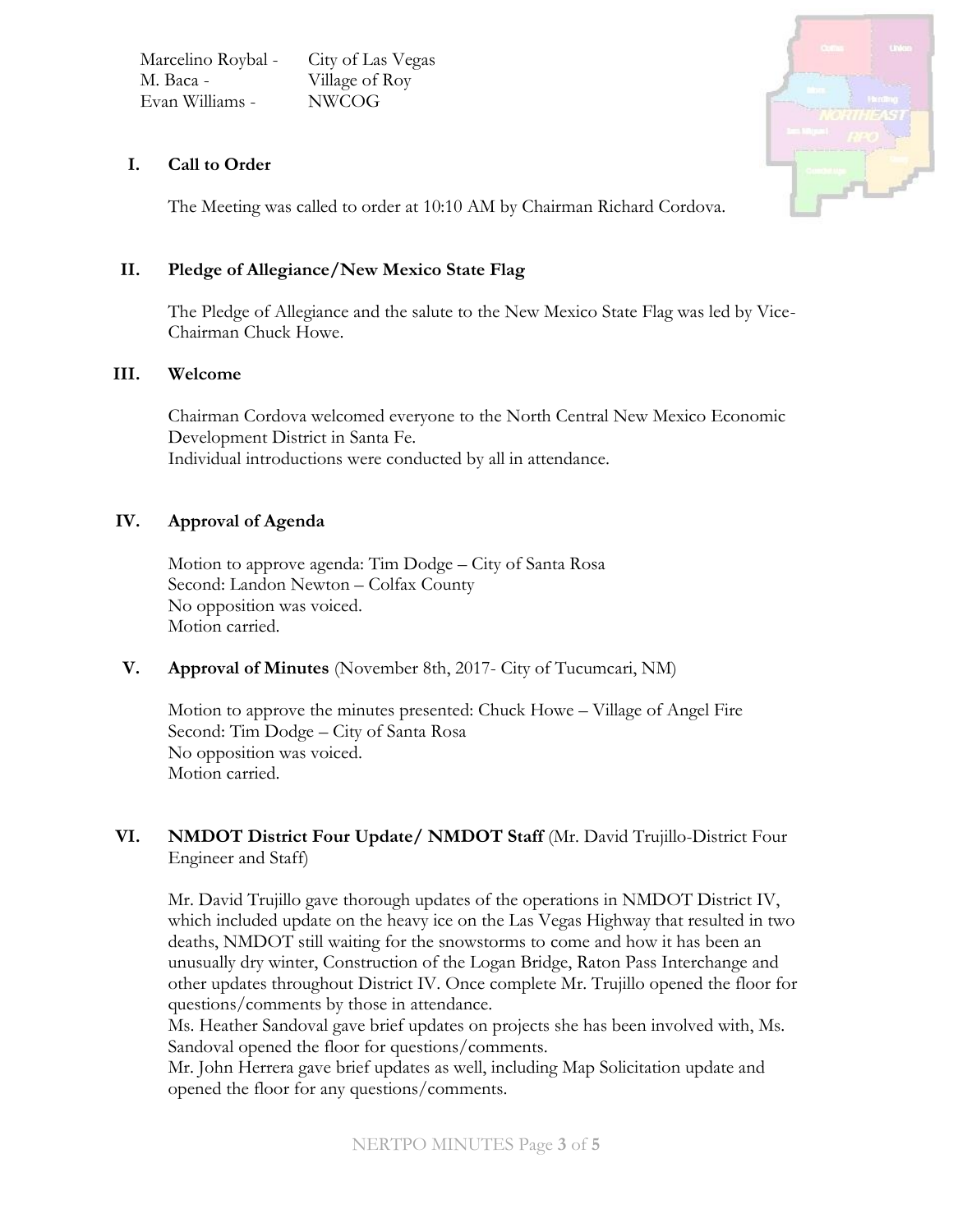### **VII. Presentation:** Public Transit Rating and Ranking



Golden Spread out of Union County in Clayton, NM and Meadow City out of Las Vegas, NM both gave presentations to the Board for 5311 Fund. After each presentation the Board Members received the Regional Prioritization Evaluation/Criteria sheet to rank both Golden Spread and Meadow City. NERTPO Planner collected the Evaluation/Criteria Sheets and will add up the scores.

## **VIII. Discussion/Action:** Approval of Resolution 2018-01 (Resolution approving NCNMEDD and EPCOG Amendment No. 1 of FFY 18)

NERTPO Planners gave an update and request for approval regarding the RTPO Work Program Amendment Request Form for both EPCOG and NCNMEDD. Board Members reviewed the requests for amendments and the Planners answered questions Board Members had. Presented before the Board was Resolution No. 2018-01 requesting approval as a Formal Amendment.

Motion to approve Resolution 2018-01: Tim Dodge – City of Santa Rosa Second: Landon Newton – Colfax County No opposition was voiced. Motion carried.

## **IX. Presentation**: NMDOT Freight Plan (Paul Sittig, NMDOT)

Mr. Paul Sittig, NMDOT Technical and Freight Planning Supervisor gave a presentation slide-show about NMDOT Freight Plan. Once the slide-show concluded Mr. Sittig was available to answer questions and respond to comments by Board Members and those in attendance. Slide-Show available upon request.

## **X. Presentation:** TAP and TRP (Wade Patterson, NMDOT)

Mr. Wade Patterson, NMDOT Active Transportation Programs Supervisor gave a presentation slide-show about TAP and RTP. Once the slide-show concluded Mr. Patterson was available to answer questions and respond to comments by the Board Members and those in attendance. Slide-Show available upon request.

## **XI. Presentation:** NM Finance Authority (Carmela Manzari, NMFA)

Ms. Carmela Manzari, Lending Officer for the New Mexico Finance Authority gave a slide-show presentation on NMFA and how NMFA works with communities. Once the slide-show concluded Ms. Manzari was available to answer questions and respond to comments by Board Members and those in attendance.